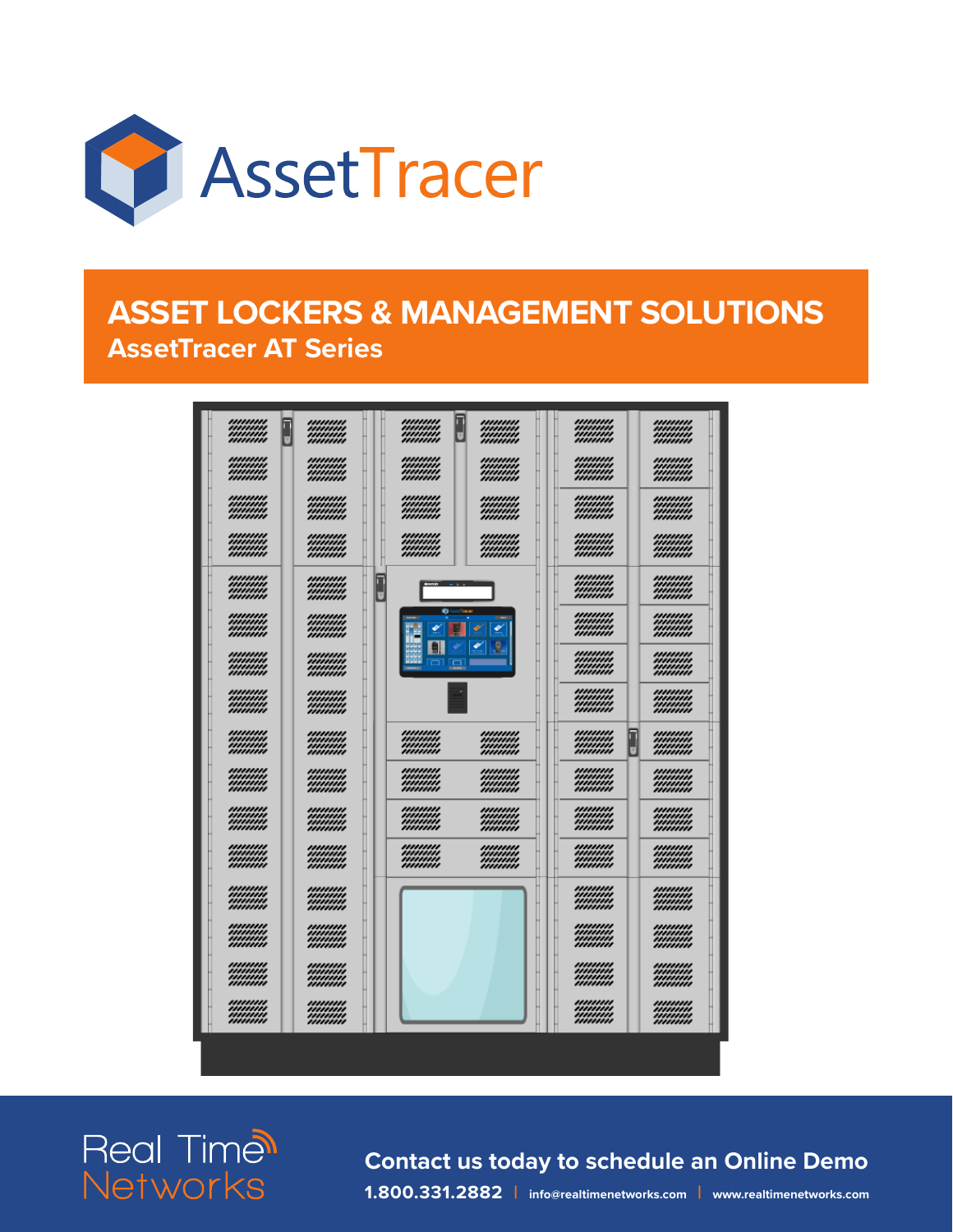## Smart Asset Lockers:

Secure and track two-way radios, electronic devices, firearms, and other valuable assets.

### **Accountability for All of Your Assets**

The AT Series boasts a unique modular design so you're able to get maximum insight and control over your assets from a management solution custom-built to your exact needs.

- Prevent asset loss or misplacement
- RFID Technology makes asset issue and return faster, eliminates user error and creates an audit trail of all transactions
- Automatic transaction logging simplifies compliance efforts, and eliminates manual record keeping
- Restrict access to each item by individual user or group
- Choose from multiple authentication methods, including PIN code, card access, fingerprint or facial reader, or iris identification
- Modular system design: Combine stackable locker modules, each with 1 or more compartments, to assemble the exact system you need
- Ability to store, track, and charge more than one device per compartment, optimizing locker space and maximizing your investment
- Real time transaction recording
- Real time alarms and email notifications
- Manage all access and reporting through our browser-based RTNHub Software

### **Asset Management Solutions for:**

- Law Enforcement
- Utility Service Providers
- Manufacturing & Energy Sectors
- Government & Military
- Cities and Municipalities
- Correctional Facilities
- Hospitality
- Gaming and Entertainment
- Transportation Agencies
- Educational Institutions
- And many others

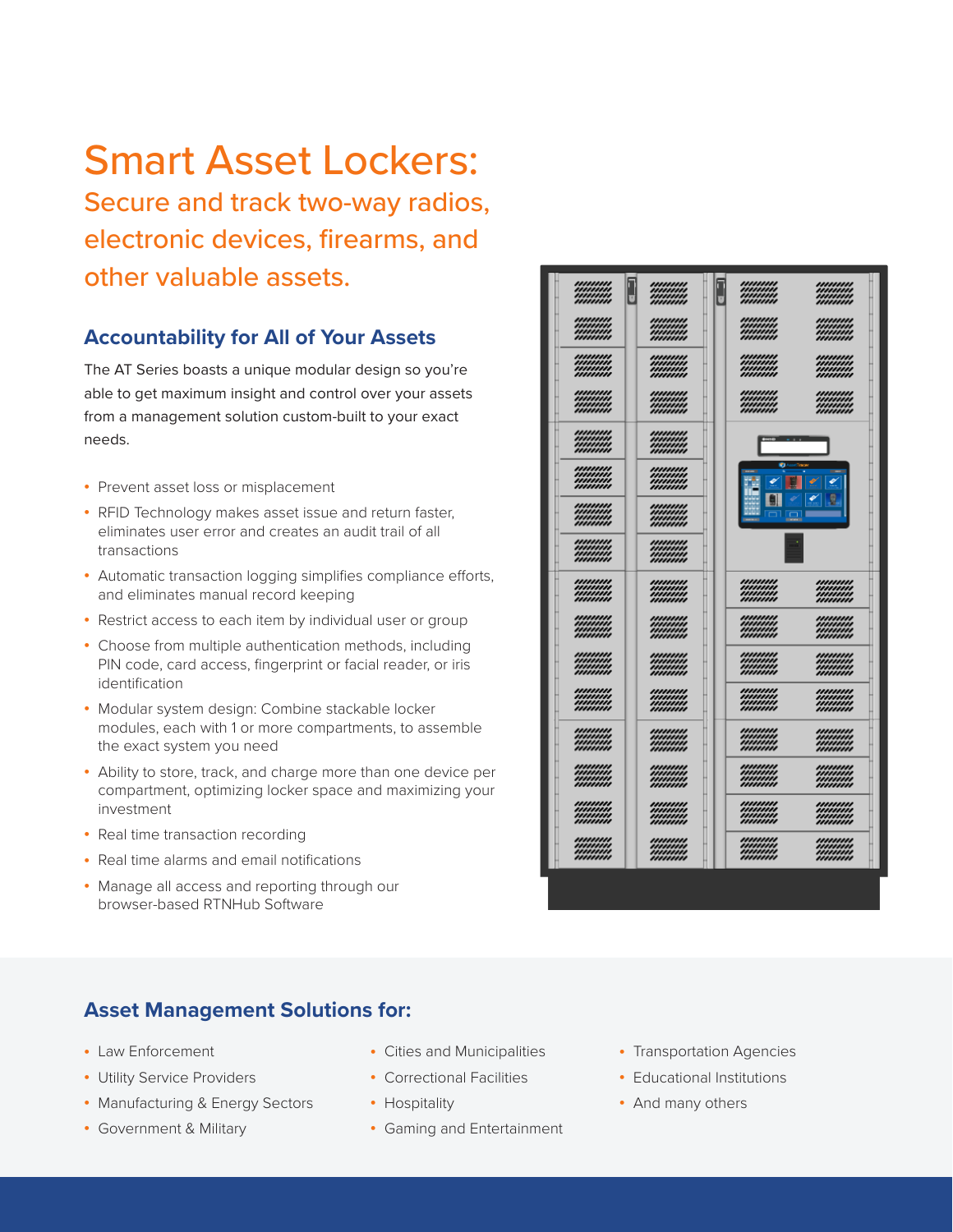## Manage Assets Your Way

### **AssetTracer AT Series Overview**

An AT Series asset management solution is assembled from flexible locker modules that can be combined into vertical or horizontal stacks according to your exact needs.

Lockers can include optional charging ports for radios, mobile devices, or other electronics. They can also be configured with built-in scales for asset weight checks. Or configured with a wireless content surveillance system that confirms the correct assets are returned to lockers during transactions.

Users authenticate themselves and complete transactions through an intuitive touchscreen interface. Optional authentication using access cards (HID, etc), IrisID, facial recognition or fingerprint. Multi-factor authentication can be configured to ensure high-security. You can assign locker access to individual personnel, whole teams, or by job type.

The entire process is managed through the RTNHub software, which enhances your insight and control over all devices in your facility. AssetTracer automatically logs all transactions. It generates detailed reports suitable for any audit compliance or regulatory need.

Your entire AssetTracer solution is supported by a team of security experts.



### **AT Series Highlights**

- Durable, highly-configurable locker systems
- Rapid touchscreen transactions
- Automated alerts via email
- Multiple authentication options
- Integrated camera optionally records users during transactions and includes those photos in transaction logs for added accountability and security
- Customize lockers with charging ports or scales
- Optional content surveillance ensures the correct asset is inside the locker
- Easy management through browser-based software
- Customizable reporting
- Complete support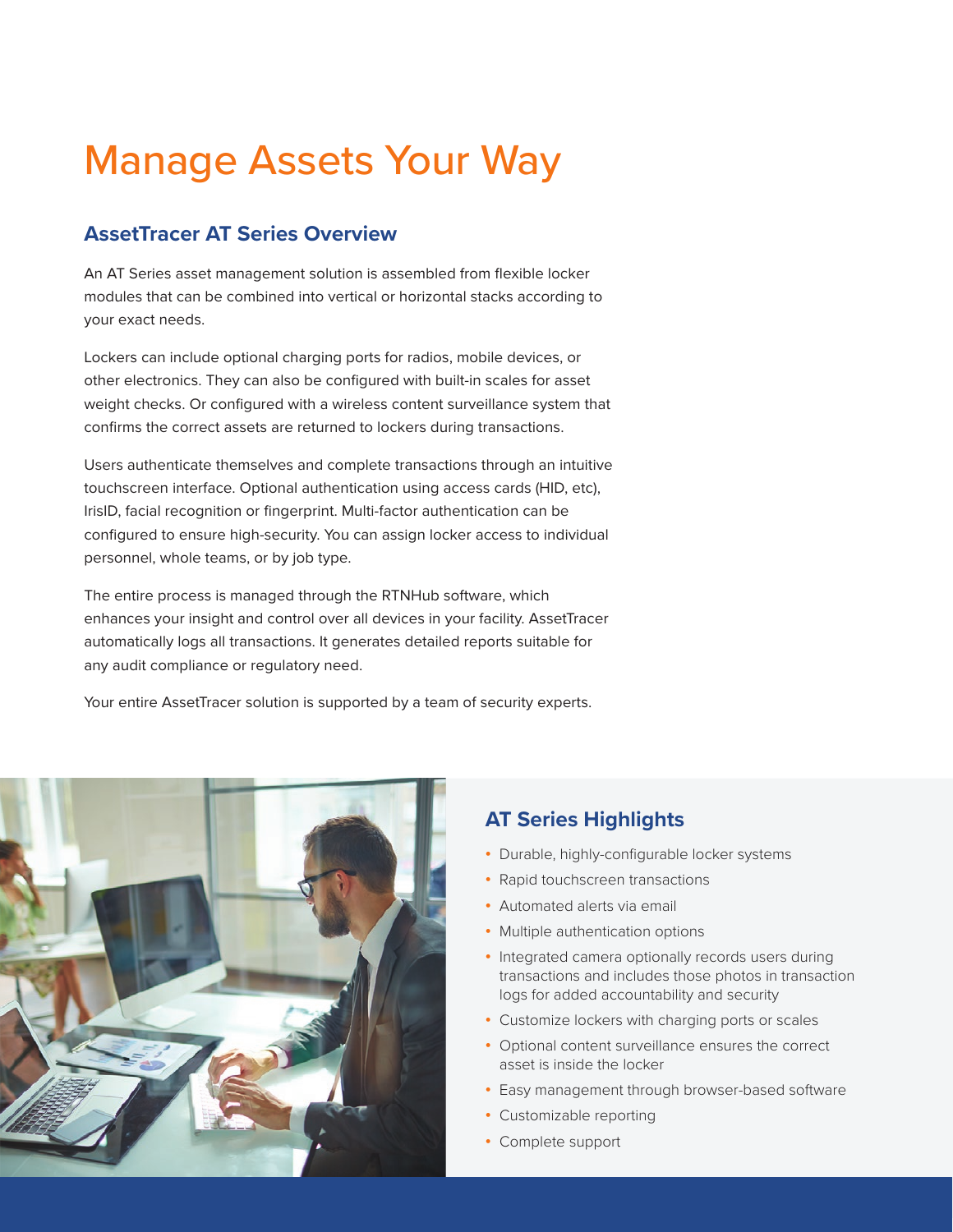## Smart Storage for Valuable Assets of Any Size

### Versatile Design, Reliable Performance

Combine any number of the different locker compartment modules with an access terminal module to build an AT Series asset management system that fits your exact needs. Suitable for securing everything from smartphones, two-way radios, laptops, side arms, up to long guns.

### **Compartments**

### **INTERNAL DIMENSIONS (W X D X H)**



| <b>Cell Phone Module</b>        |
|---------------------------------|
| $7.3" \times 13.4" \times 3.5"$ |

185 x 340 x 89mm

| П<br>U | ,,,,,,,,,<br>,,,,,,,,,<br>,,,,,,,,,<br>,,,,,,,,, | ,,,,,,,,,<br>,,,,,,,,,<br>,,,,,,,,,<br>,,,,,,,,, |
|--------|--------------------------------------------------|--------------------------------------------------|
|        | ,,,,,,,,,<br>,,,,,,,,,<br>,,,,,,,,,<br>,,,,,,,,, | ,,,,,,,,,<br>,,,,,,,,,<br>,,,,,,,,,<br>,,,,,,,,, |
|        | ,,,,,,,,,<br>,,,,,,,,,<br>,,,,,,,,,<br>,,,,,,,,, | ,,,,,,,,,<br>,,,,,,,,,<br>,,,,,,,,,<br>,,,,,,,,, |
|        | ,,,,,,,,,<br>,,,,,,,,,<br>,,,,,,,,,<br>,,,,,,,,, | ,,,,,,,,,<br>,,,,,,,,,<br>,,,,,,,,,<br>,,,,,,,,, |

|  |  | <b>Laptop Module</b> |
|--|--|----------------------|

16.7" x 13.4" x 3.5"

424 x 340 x 89mm

| ,,,,,,,,,<br>,,,,,,,,,<br>,,,,,,,,,<br>,,,,,,,,, | ┳<br>,,,,,,,,,<br>,,,,,,,,,<br>,,,,,,,,,<br>,,,,,,,,, |
|--------------------------------------------------|-------------------------------------------------------|
| ,,,,,,,,,                                        | ,,,,,,,,,                                             |
| ,,,,,,,,,                                        | ,,,,,,,,,                                             |
| ,,,,,,,,,                                        | ,,,,,,,,,                                             |
| ,,,,,,,,,                                        | ,,,,,,,,,                                             |
| ,,,,,,,,,                                        | ,,,,,,,,,                                             |
| ,,,,,,,,,                                        | ,,,,,,,,,                                             |
| ,,,,,,,,,                                        | ,,,,,,,,,                                             |
| ,,,,,,,,,                                        | ,,,,,,,,,                                             |
| ,,,,,,,,,                                        | ,,,,,,,,,                                             |
| ,,,,,,,,,                                        | ,,,,,,,,,                                             |
| ,,,,,,,,,                                        | ,,,,,,,,,                                             |
| ,,,,,,,,,                                        | ,,,,,,,,,                                             |

| <b>Small Module</b>             |
|---------------------------------|
| $7.3" \times 13.4" \times 7.9"$ |

185 x 340 x 200mm



| <b>Radio Module</b>              |
|----------------------------------|
| $7.3" \times 13.4" \times 16.7"$ |
| 185 x 340 x 424mm                |



| <b>Full Size (or terminal) Module</b> |
|---------------------------------------|
| $16.7$ " x $13.4$ " x $16.7$ "        |
| 424 x 340 x 424mm                     |

| ,,,,,,,,, | ,,,,,,,, |
|-----------|----------|
| ,,,,,,,,, | ,,,,,,,, |
| ,,,,,,,,, | ,,,,,,,, |
| ,,,,,,,,, | ,,,,,,,, |
|           |          |

**Door Options**



### Steel door Window door



**Long Gun Module**

7.3" x 13.4" x 52.7"

185 x 340 x 1338mm

### **Weight Range per module**

50-80 lbs / 23-36 kg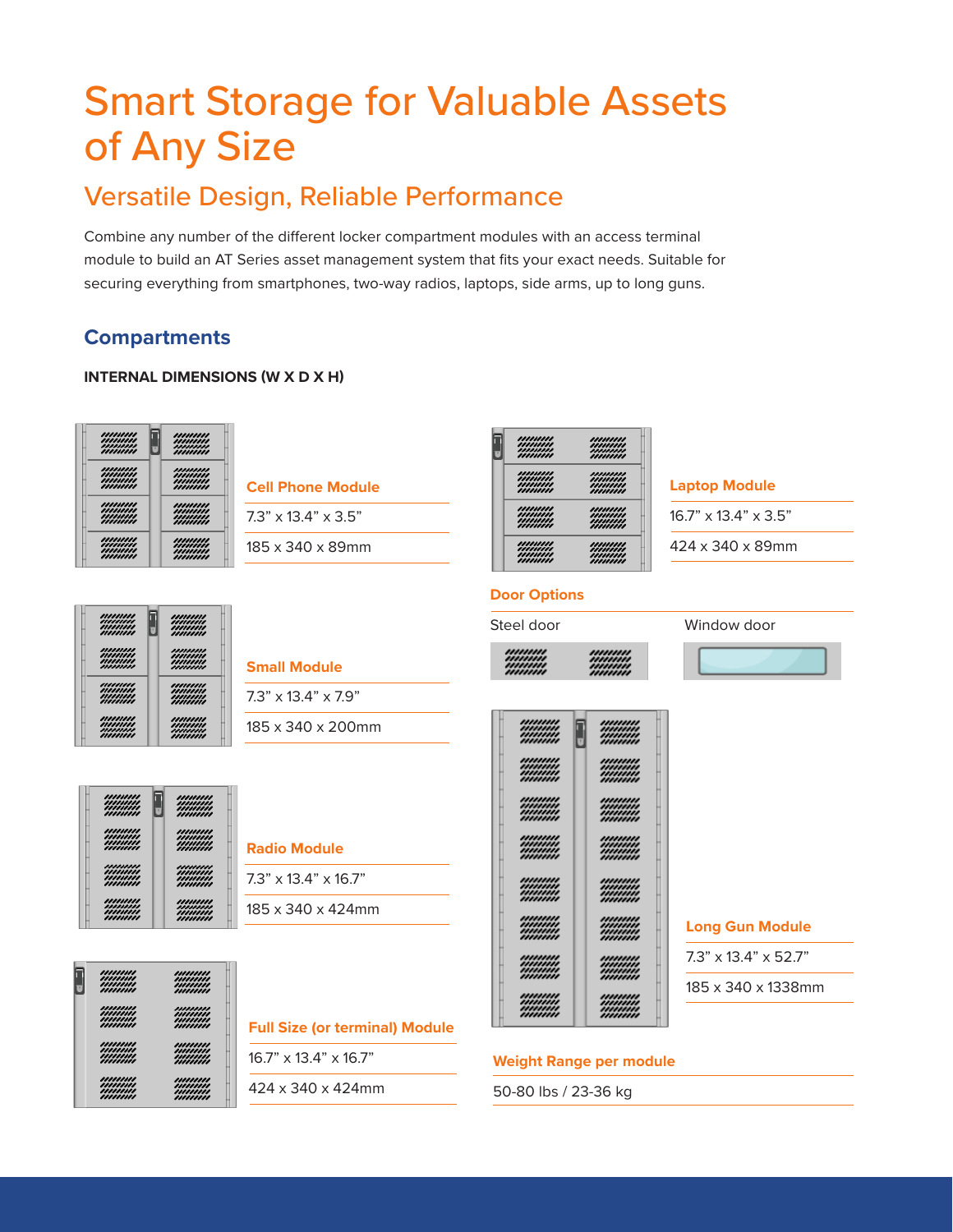### **Electronics Storage Weapons Storage**

- Ventilated design for safe electronics storage
- Available integrated charging for phones, tablets, laptops, two-way radios, and other electronics
- Optional wireless content surveillance for enhanced security and accountability
- Ability to store and charge multiple devices per compartment

- Rugged steel frame and body to withstand physical intrusion
- Detailed transaction logging
- Optional integrated scales for pepper spray and other weight-regulated asset storage
- Battery backup ensures firearms are accessible even during power outages

## **AssetTracer** Control Terminals

The Smart Terminal has an intuitive menu system that keeps transactions fast, secure, and simple.

Four different authentication options are available:

- PIN code
- Proximity card (compatible with most major access card systems)
- Biometric (fingerprint or facial)
- IrisID Iris Recognition Scanner
- Or any combination of the four above for additional security (multi-factor)

Fault logging features are available on the terminal, allowing users to note a fault in the asset when being returned. An asset with a fault is 'locked' so it can't be taken until the fault is cleared. Email alerts can automatically be sent to maintenance, or any other department, when faults are logged. Once the fault has been fixed, it can be cleared on the terminal when returning the asset, or it can be cleared via the RTNHub software.



Manage the entire system through the RTNHub either installed on-site or through a secure cloud connection. Terminals can be made available 24 hours a day or only during operational windows you specify. An integrated camera optionally records users during transactions and includes those photos in transaction logs for added accountability and security.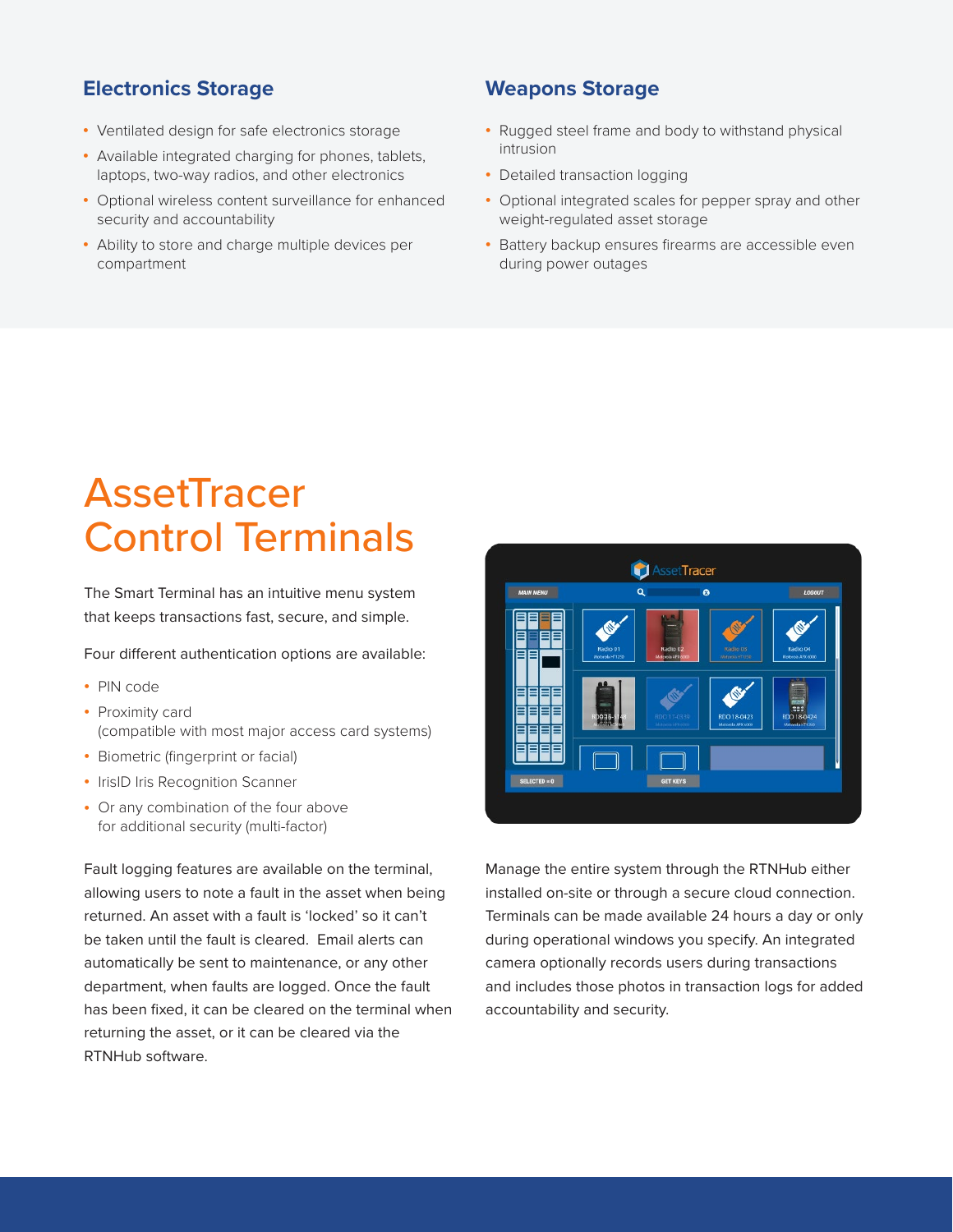## RTNHub Software

The RTNHub Software shows you everything you need to know about your assets, lockers, and even other security systems such as our KeyTracer key management systems in one intuitive interface. It lets you make rapid updates and respond to alerts that you have customized. All available on both PCs and mobile devices.

You can rapidly provision new users and modify access rights. Authorized personnel can trigger emergency releases for firearms or other critical assets remotely through the RTNHub software. RTNHub software can be installed in your own IT infrastructure, or you can leverage Real Time Networks hosted cloud offering.

**RTN Hub - Reporting Module**

|                                                 | 4 - C (D implementation produced and             |                |              |                                       |                  |                                     |                                     |                                |                                         | <b>位 立</b><br>$\boldsymbol{\Theta}$ |  |
|-------------------------------------------------|--------------------------------------------------|----------------|--------------|---------------------------------------|------------------|-------------------------------------|-------------------------------------|--------------------------------|-----------------------------------------|-------------------------------------|--|
| <b>Red TrishNetworks</b><br>a                   | <b>Real Time Networks</b>                        |                |              |                                       |                  |                                     |                                     |                                |                                         | ø<br><b>Attie Fierich</b>           |  |
| -<br><b>Collection</b>                          |                                                  |                |              |                                       |                  |                                     |                                     |                                |                                         | 2200                                |  |
| <b>Malake</b><br>= Et Default Reports           |                                                  |                |              |                                       |                  | <b>Luke ten/fence</b>               |                                     |                                |                                         |                                     |  |
|                                                 | <sup>27</sup> Kertug Nati History<br><b>Book</b> | Teninsi        | Lesberg      | œ<br>Evere                            | <b>Uker Name</b> | <b>BISILISH IN</b><br><b>Time</b>   | <b>Internal rand</b>                | <b>Beture Live</b>             | <b>Renau Your</b>                       | <b>hesian</b> of                    |  |
| C Mikega                                        | SHAT timeser<br>$^{12}$                          | Lodar          | ANDREWS III. | honor aga <b>63</b> French Statt      |                  | Doi DL 2013<br>\$1.54100.000        | <b>Sold column</b><br>$\bullet$     | <b>Madrid</b><br>Tresley linek | SA 07, 2018<br>DOM BY AN                | <b>TRAFFIC TRA</b>                  |  |
|                                                 | <b>DIATA Magazine</b><br>u                       | Lister         | ANTIBRILIO   | tune tax <b>B</b> Easter loan         |                  | <b>60 16, 2818</b><br>41 Sn (d) PM  | <b>Solidar Indiana</b><br>$\bullet$ | Trainfecturer                  | 64 07, 2018<br>08:0637 abd              | 19-die 26-                          |  |
| [3 5-15-lawsmartdocal arts resummers]<br>$\sim$ | Page.<br>PRODUCTIONS: LOOK<br>$a \times$         |                | AKONG &      | <b>NORTHERN FR. FIRMING TOWN</b>      |                  | dan ISC 2018<br>\$1.5x120.9M        | boller return<br>$\bullet$          | <b>Preview Noah</b>            | <b>GAST STE</b><br><b>DESIGN ST ARK</b> | Tilt also 244                       |  |
| @ loalhost@M/lookgaalaxx Mosiv/t51-t3- Q        | Canal<br>meterology Lode                         |                | AIOSBS-E     | bole tax 1 Form tool                  |                  | Grk DK, 261A<br><b>En Saidé-fea</b> | body return.<br>a                   | <b>Preview</b> heart           | Dr+07, 2014<br>05:30 St A&A             | Tilt-Költ-Zieg                      |  |
|                                                 | Lock or Texas<br>×                               | LION           | ASSISTED 6   | <b>International Procession</b>       |                  | DA 74, 2018<br>1154117M             | <b>Internet</b> ue<br>$\bullet$     | Franks, Voan                   | 540,518<br><b>BENGIN ARE</b>            | 191431-234                          |  |
|                                                 | Lookup Team<br>ĸ                                 | Linker         | ANCORRELA    | <b>Islanda B</b> Assistant            |                  | by In, 2018<br><b>415 42-01 284</b> | locker return<br>$\bullet$          | Franke, Most                   | DO 07, 2214                             | 19-45n ZSt                          |  |
|                                                 | LOOK at Some<br>15                               | Linker         | AGDRESS E    | <b>ECONOMIC CO., President Nicola</b> |                  | 0218,2516<br>41.62.68.966           | Inches misun<br>$\bullet$           | Franklin, Model                | DOLUT, 2070.<br>DR 99 25 AM             | 13:45 - 24 a                        |  |
|                                                 | <b>SALEMA</b><br>Person/Javier<br>ĸ              | <b>Titler-</b> | AGUSED-1     | tictarian A services                  |                  | due fai, String<br>11.52-55-744     | Indian return<br>$\bullet$          | <b>Higalet Stat</b>            | GAS5, 2018<br>06.05.20 Mil              | 101404244                           |  |
|                                                 | Linkardamy                                       | Ender          | ANTHROLE     | Louisville, D. Francisco              |                  | Out DE, 2918<br>\$1.52.56.PM        | <b>Schermitz</b><br>$\sqrt{2}$      | Tarme, Joshua                  | 0406,2218<br>03.99.17.9%                | Sm 35c                              |  |
|                                                 | <b>Limited</b><br><b>Barnstown</b>               | <b>Torica</b>  | AANNIBULE    | <b>Suite Lat. 63 Fresholders</b>      |                  | 9038,203                            | faciliar artists                    | Taren John                     | 0.104, 2016                             | Kon Mar                             |  |

Visual confirmation and evidence of user transactions

Event report with pictures of users taking/returning assets.

### Secure Access the Web Application om any browser on the network

xport Table Report in Excel, DF, CSV or XML

ort Columns by ascending or escending order

Summary of transactions with user customizable filters

### **Comprehensive Reports**

Reports are highly customizable for any auditing process or regulatory need. They can be generated using any field available in the database, including:

- Specific date ranges
- Specific users or groups
- Real-time transaction histories
- Current asset holders, by individual or group
- All transactions today, this week, or month
- All not-cleared faults or alarms.

Reports can be delivered via email based on triggers you set, like a late asset return, or on a schedule you specify.

### **Access Control Integration**

AssetTracer is fully compatible with other Real Time Networks solutions and many other leading access control systems, including Lenel OnGuard, AMAG Symmetry, S2, and CCURE.